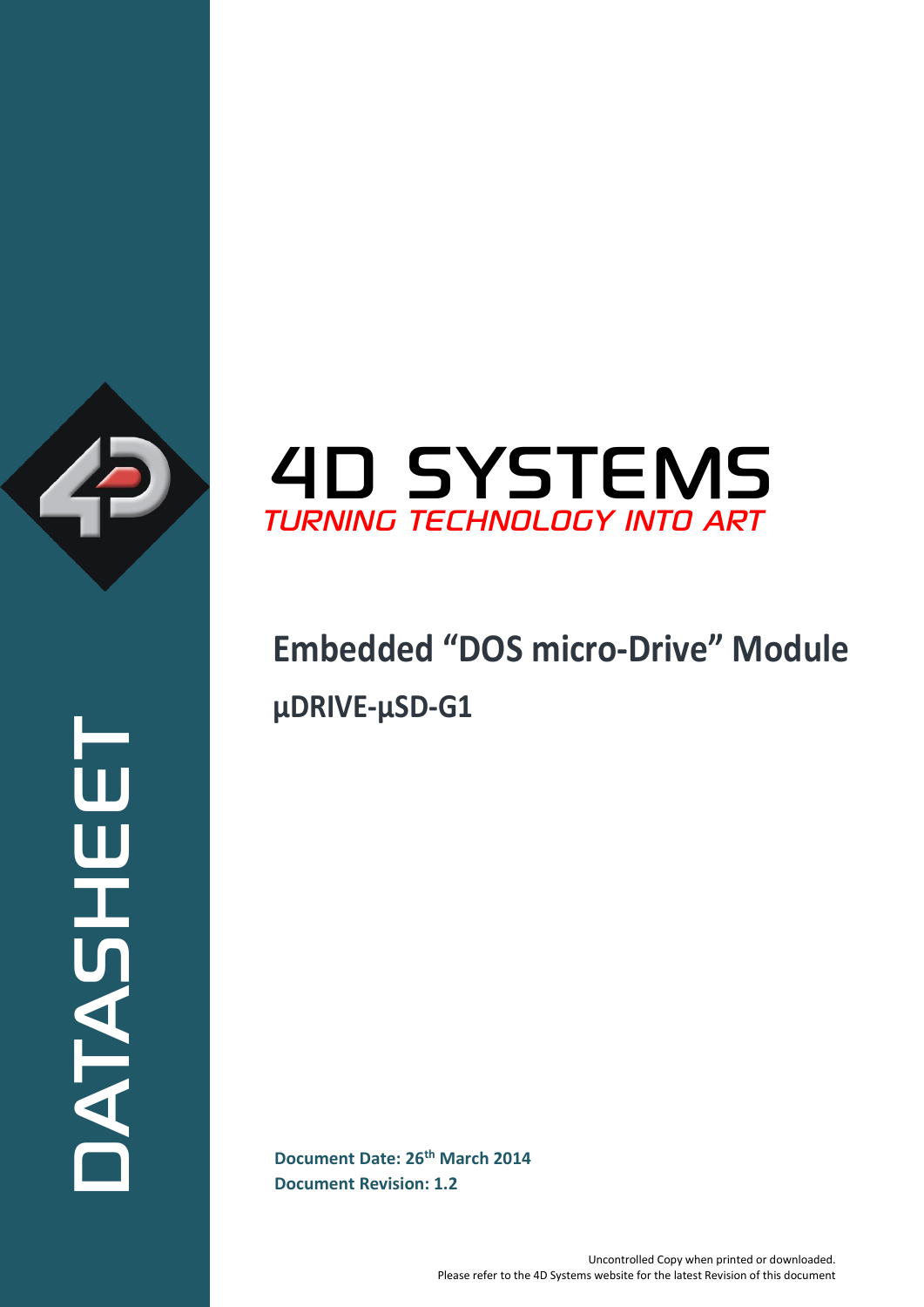# Contents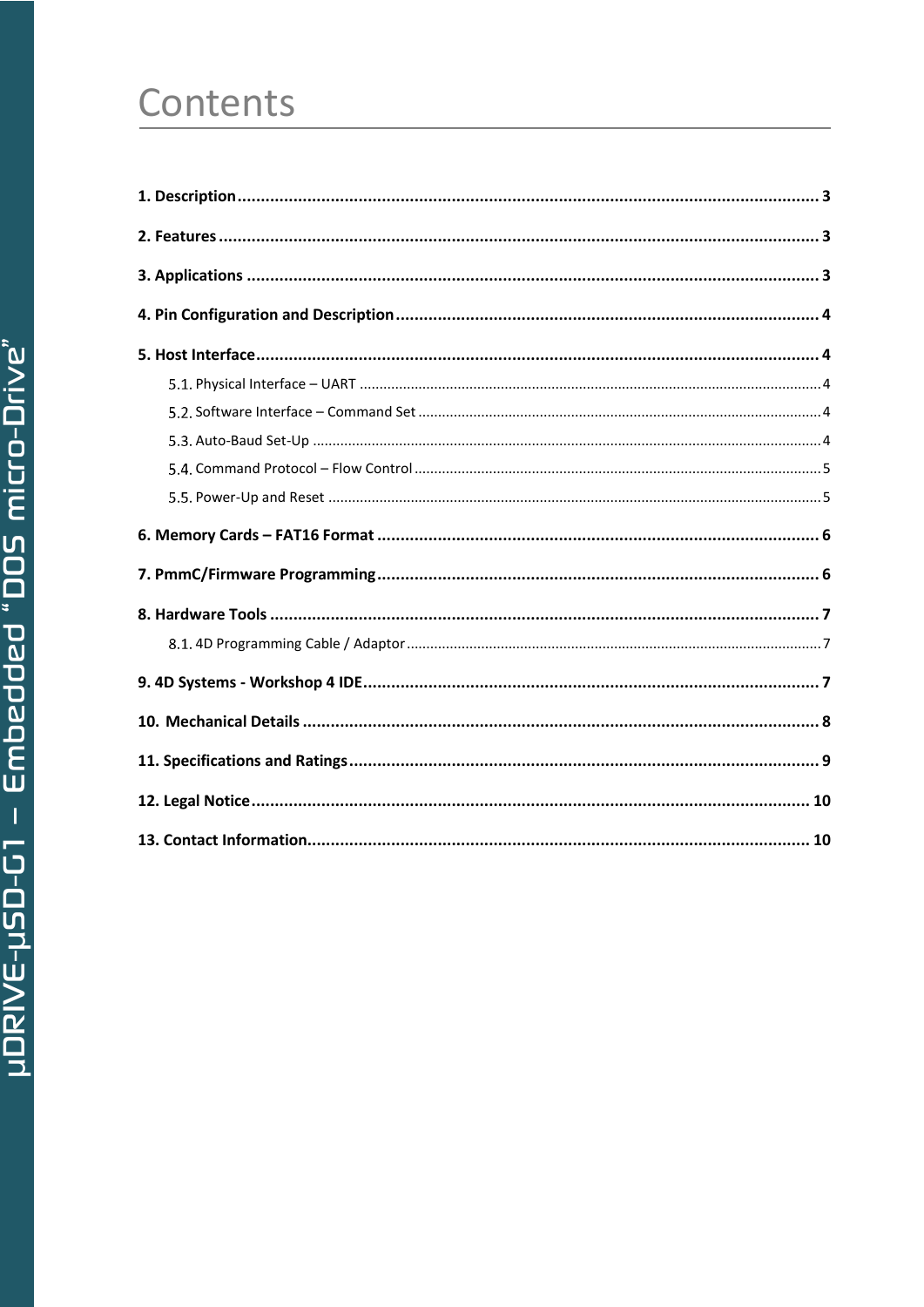## <span id="page-2-0"></span>**1. Description**

The **microDRIVE** (μDRIVE-μSD-G1 or μDRIVE for short) is a compact high performance "Embedded Disk Drive" module that can be easily added to any micro-controller design that requires a DOS compatible file and data storage system. Most micro-controllers have small and limited on-chip memory. For those applications that require large volumes of data, the μDRIVE integrates the GOLDELOX processor onto a tiny '*drop-in- module*'. A simple serial interface is all that is required to take away the burden of low level design that would otherwise be required for the host controller.

The μDRIVE module utilises off the shelf removable microSD memory cards of up to 4GB capacity and above as it's medium. A handful of straightforward commands provide direct access to the on-board memory card for storing and retrieving any size or type of data. Access to the card can be at (FAT based) file levels or at raw disk byte levels. Applications can range from data logging, program storage, music files, image and video files or any type of general purpose data storage. So next time your host micro-controller application requires file/data storage, the μDRIVE maybe the ideal solution.



### <span id="page-2-1"></span>**2. Features**

 General purpose data storage device with a simple serial interface that can be added to any design in a wide range of embedded applications.

- DOS compatible file access (FAT16 format) as well as low level access to card memory.
- On board microSD memory card interface and adaptor.
- Hardware and software interface for SD, micro-SD or MMC memory cards for multimedia storage and data logging purposes.
- HC memory card support is also available for HC cards larger than 4Gb.
- Memory cards must be SPI Compatible.
- Simple serial commands provide full read-write access to the card.
- Easy 5 pin interface to any host device: VCC, TX, RX, GND, RESET.
- Serial UART interface (TTL levels) with autobaud feature from 300 to 256K baud rates.
- On-board Status LEDs:
- GREEN: Power and Memory Card detect indicator
- RED: Drive data access indicator
- 3.6V to 5.5V range operation.
- $\bullet$  Tiny footprint: 14.9 x 18.9 x 3.5mm.
- Weight ~1.5g
- RoHS Compliant.

### <span id="page-2-2"></span>**3. Applications**

- General purpose embedded data logging.
- Embedded program, data or configuration storage for processors and FPGAs.
- Audio, Video and Image file storage.
- GPS type data base storage.
- Industrial, medical, automotive, security and gaming equipment.
- Test, measurement and general purpose instrumentation.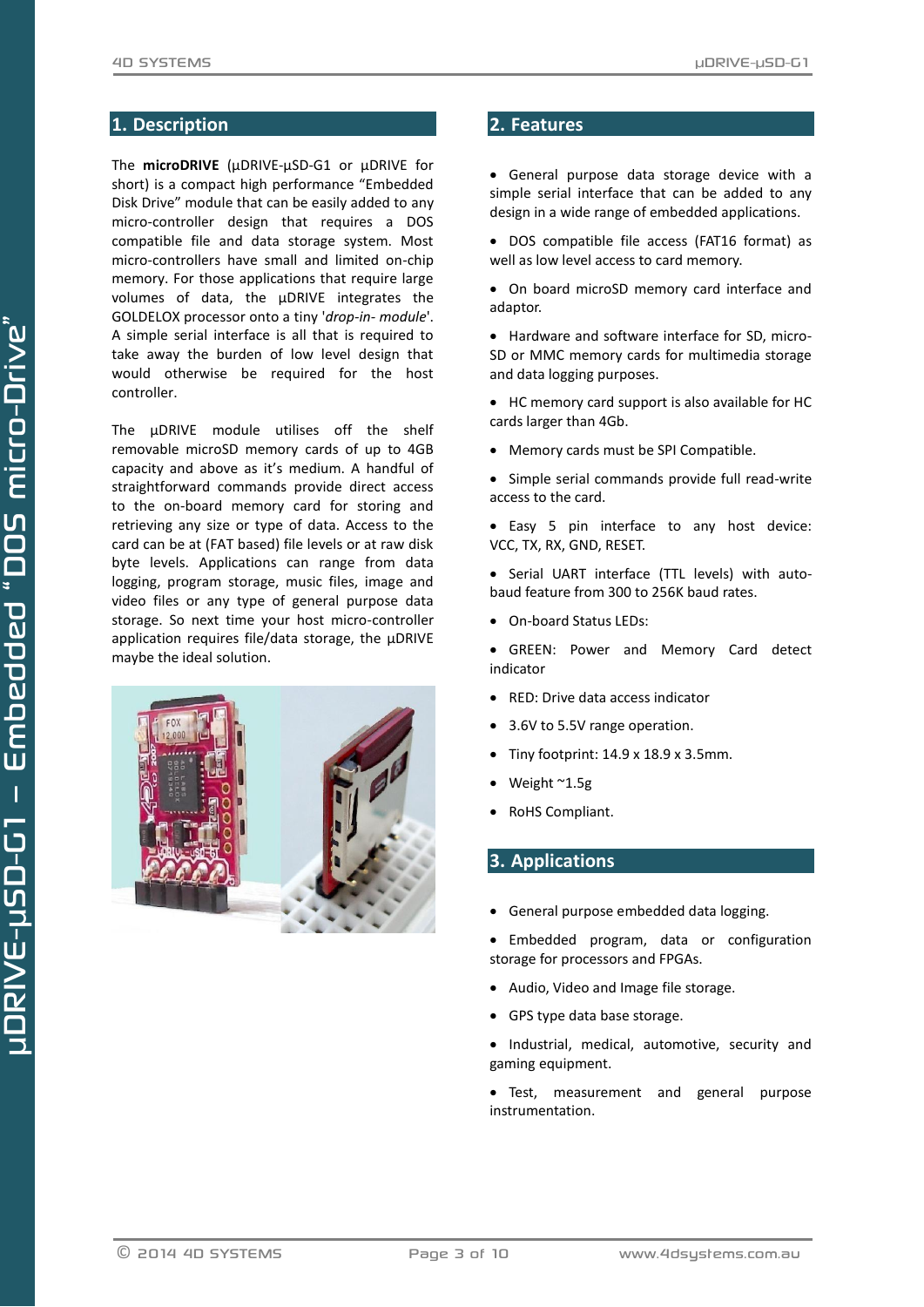## <span id="page-3-0"></span>**4. Pin Configuration and Description**



| <b>Interface/Programming Header</b> |               |     |                                                                                                                                                                                                                                                                                                                                                                             |  |  |  |  |
|-------------------------------------|---------------|-----|-----------------------------------------------------------------------------------------------------------------------------------------------------------------------------------------------------------------------------------------------------------------------------------------------------------------------------------------------------------------------------|--|--|--|--|
| Pin                                 | <b>Symbol</b> | 1/0 | <b>Description</b>                                                                                                                                                                                                                                                                                                                                                          |  |  |  |  |
| 1                                   | <b>RESET</b>  |     | Active Low pulse greater than 2 micro-seconds will reset the module. Only use<br>open collector type circuits to reset the device if an external reset is required.<br>This pin is not driven low by any internal conditions. The host should control this<br>pin via one of its port pins using an open collector/drain arrangement. Internally<br>pulled up to 3.3 Volts. |  |  |  |  |
| $\mathcal{L}$                       | GND           | P   | Supply Ground.                                                                                                                                                                                                                                                                                                                                                              |  |  |  |  |
| 3                                   | <b>RX</b>     |     | Asynchronous Serial Receive pin. Connect this pin to host micro-controller Serial<br>Transmit (Tx) signal. The host transmits commands and data to the µDRIVE via<br>this pin. This pin is tolerant up to 5.5V levels.                                                                                                                                                      |  |  |  |  |
| 4                                   | <b>TX</b>     | O   | Asynchronous Serial Transmit pin. Connect this pin to host micro-controller Serial<br>Receive (Rx) signal. The host receives data from µDRIVE via this pin. This pin is<br>tolerant up to 5.5V levels.                                                                                                                                                                      |  |  |  |  |
| 5.                                  | <b>VCC</b>    | P   | Supply input, 3.6V to 5.5V DC.                                                                                                                                                                                                                                                                                                                                              |  |  |  |  |

## <span id="page-3-1"></span>**5. Host Interface**

The μDRIVE provides both a physical and a software interface.

## <span id="page-3-2"></span>**Physical Interface – UART**

The physical or hardware interface is provided by the on-board Serial UART and the host communicates to the μDRIVE via this serial link. The host uses this physical interface to send commands to the module for data storage and retrieval. Only the serial TX, RX and GND signals are required for a minimal configuration (see Figure 1).

**Serial Data Format: 8 Bits, No Parity, 1 Stop Bit.**

#### <span id="page-3-3"></span>**Software Interface – Command Set**

The software interface provided by the μDRIVE module is a set of easy to use serial commands. For a complete list of μDRIVE commands refer to the separate document titled "**microDRIVE** *GOLDELOX Command Set - Software Interface Specification*".

#### <span id="page-3-4"></span>**5.3. Auto-Baud Set-Up**

The μDRIVE has an auto-baud feature which can automatically detect the host speed and can set its internal baud rate to operate from 300 to 256K baud.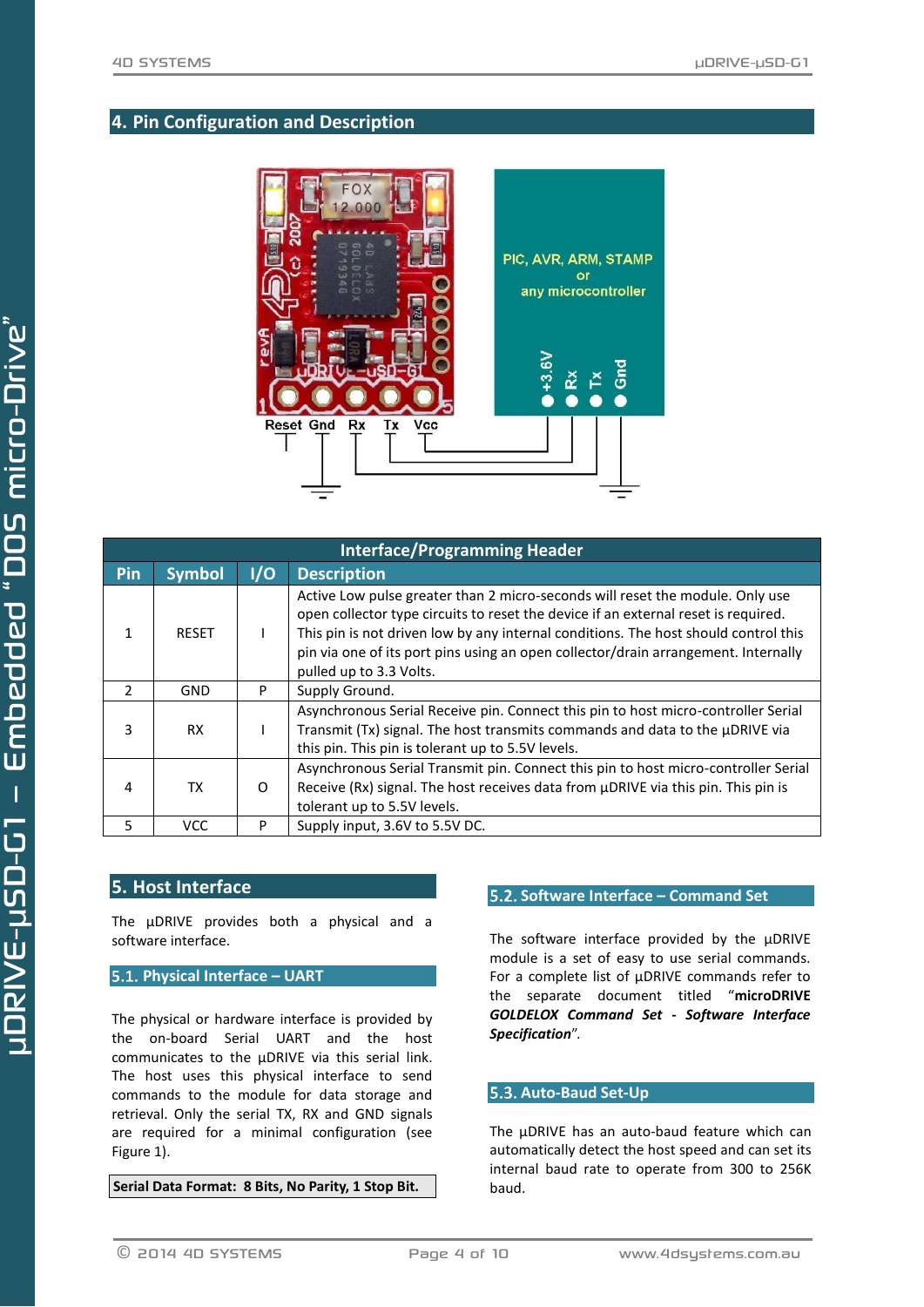Prior to any commands being sent to the module, it must first be initialised by sending the auto-baud character 'U' (55hex) after any power-up or reset. This will allow the module to determine and lock on to the baud rate of the host automatically without needing any further set-up. Once the μDRIVE has locked onto the host baud rate it will respond with an ACK byte (06hex).

#### **Auto-Bauding must be performed each time the μDRIVE is powered up or reset.**

#### <span id="page-4-0"></span>**Command Protocol – Flow Control**

The Each command is made up of a sequence of data bytes. When a command is sent to the module and the operation is completed, the μDRIVE will always return a response. For a command that has no specific response the module will send back a single acknowledge byte called the ACK (06hex), in the case of success, or NAK (15hex), in the case of failure.

Commands having specific responses may send back varying numbers of bytes, depending upon the command and response. It will take the module a certain amount of time to respond, depending on the command type and the operation that has to be performed. If the μDRIVE receives a command that it does not understand it will reply back with a negative acknowledge called the NAK (15hex). Since a command is only identified by its ʻposition' in the sequence of data bytes sending incorrect data can result in wildly incorrect operation.

**No termination character is to be sent at the end of a command sequence, such as CR, Null, etc.**

#### <span id="page-4-1"></span>**Power-Up and Reset**

When the μDRIVE module comes out of a power up or external reset, a sequence of events must be observed before attempting to communicate with the module:

- Allow up to 500ms delay after power-up or reset for the μDRIVE to settle. Do not attempt to communicate with the module during this period. The module may send garbage on its TX Data line during this period, the host should disable its Rx Data reception.
- Within 100ms of powering up, the host should make sure it has its Tx line pulled HIGH. If the host Tx (μDRIVE RX) is LOW or floating after the 100ms period, the module may misinterpret this

as the START bit of the auto-baud character and lock onto some undesired baud rate. If the host has a slow wake up time, i.e. less than 100ms, its Tx line maybe floating. This can be easily resolved by adding a pull up resistor on the host Tx line which will ensure the module does not encounter a false start bit. The pull up resistor can be any value within 10K to 100K.

• The host transmits the auto-baud character (capital **U**, **55**hex) as the first command so the module can lock onto the host's baud rate.

Once the host receives the ACK the μDRIVE is now ready to accept Disk Drive commands from..



Figure 2. Reset Sequence of Events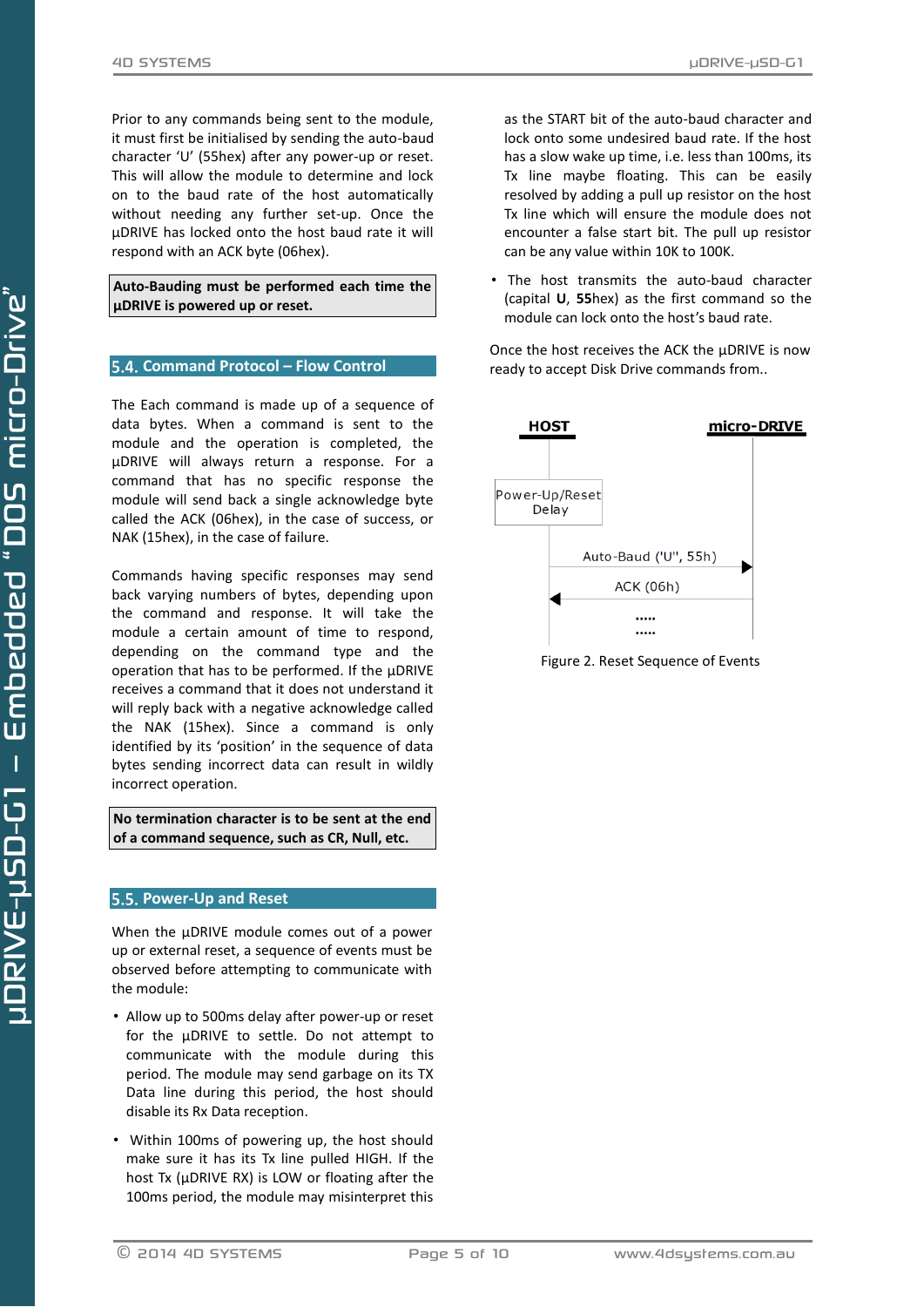## <span id="page-5-0"></span>**6. Memory Cards – FAT16 Format**

The μDrive uses off the shelf standard SD/microSD memory cards with up to 32GB capacity. For any FAT file related operations, before the memory

card can be used it must first be formatted with FAT16 option. The formatting of the card can be done on any PC system with a card reader. Select



the appropriate drive and choose the FAT16 (or just FAT in some systems) option when formatting.

The μDrive also supports high capacity HC memory cards (4GB and above). The available capacity of SD-HC cards varies according to the way the card is partitioned and the commands used to access it.

For the RAW partition, byte reads and writes can access 2^32 (i.e. 4GB) of the card, Sector reads and writes can access 2^24 sectors (of 512 bytes, i.e. 8GB). For the FAT partition, the maximum FAT16 partition can be accessed, which is 4GB (subject to your computers OS formatting capability, see below). The total amount of the card usable is the sum of the FAT and RAW partitions.

The FAT partition is always first (if it exists) and can be up to the maximum size permitted by FAT16. Windows 7 will format FAT16 up to 4GB. Windows XP will format FAT16 up to 2GB and the Windows XP command prompt will format FAT16 up to 4GB.

## <span id="page-5-1"></span>**7. PmmC/Firmware Programming**

The GOLDELOX processor on the μDRIVE module can be re-programmed with the latest PmmC configuration for updates and future proofing.

The chip-level configuration is available as a PmmC (Personality-module-micro-Code) file and the programming must be performed over the serial interface. All of the high level software interface commands are part of the PmmC configuration file so please check regularly for the latest updates and enhancements.



It is recommended that the μDRIVE module be socketed on the application board so that it can be easily removed for PmmC programming. If the module is to be permanently fixed and cannot be removed then access must be provided for PmmC programming on the application board. This is referred to as "In Circuit Serial Programming" (ICSP). Figure 3 provides a typical implementation for the ICSP interface.

The PmmC file is programmed into the device with the aid of Workshop 4, the 4D Systems IDE software (See Section 9). To provide a link between the PC and the ICSP interface, a specific 4D Programming Cable is required and is available from 4D Systems.

Using a non-4D programming interface could damage your display, and **void your Warranty.**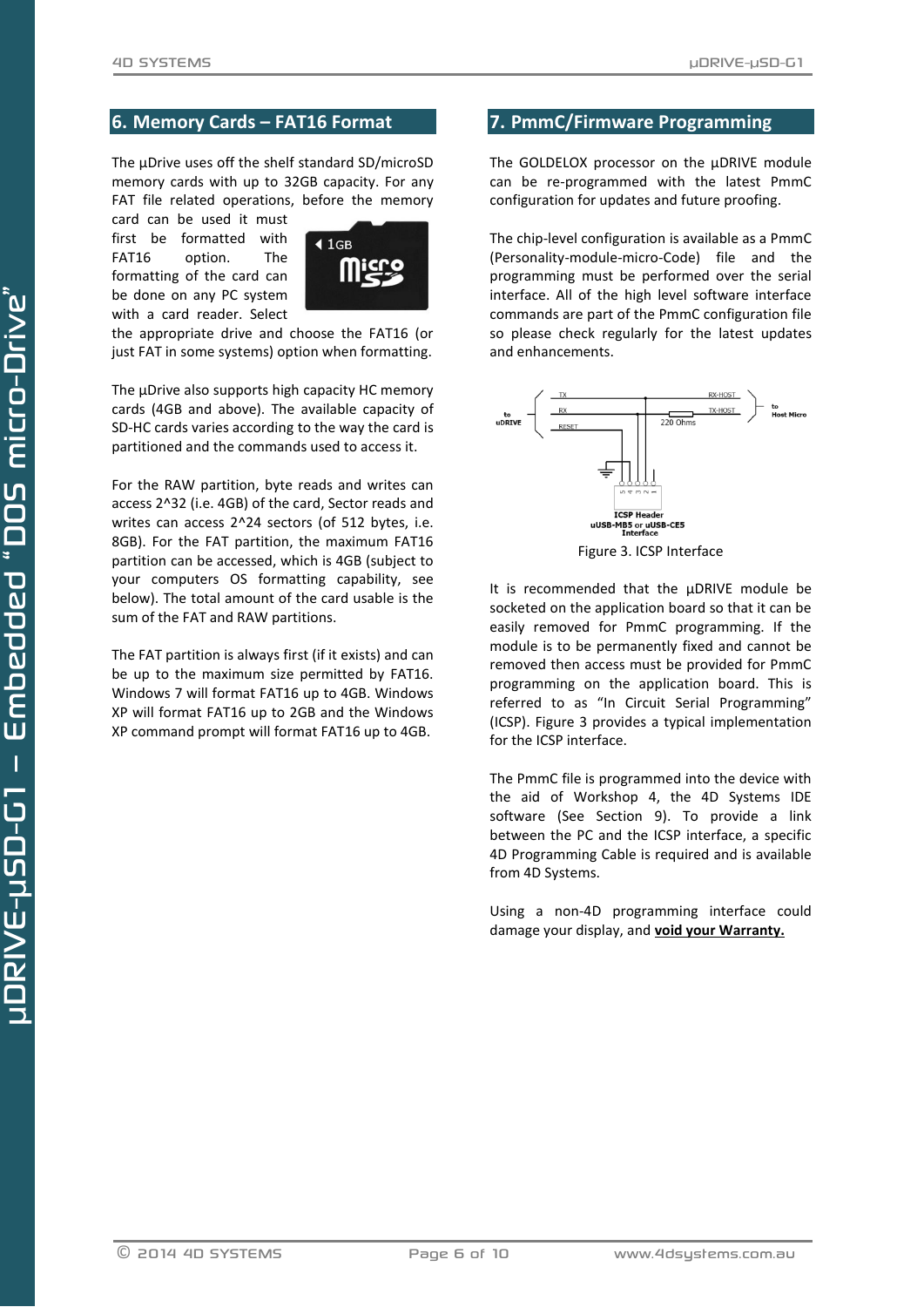#### <span id="page-6-0"></span>**8. Hardware Tools**

The following hardware tools are required for full control of the μDRIVE module.

#### <span id="page-6-1"></span>**4D Programming Cable / Adaptor**

The 4D Programming Cable and uUSB-PA5 Programming Adaptor are essential hardware tools to program, customise and test the PICASO Processor.

Either the 4D Programming Cable or the uUSB-PA5 Programming Adaptor can be used.

The 4D programming interfaces are used to program a new Firmware/PmmC and for downloading compiled 4DGL code into the processor. They even serve as an interface for communicating serial data to the PC.

The 4D Programming Cable and uUSB-PA5 Programming Adaptor are available from 4D Systems, [www.4dsystems.com.au](file:///C:/Users/James/Dropbox/4D%20Projects/Documentation/uLCD-32WPTu%20Datasheet/www.4dsystems.com.au)

Using a non-4D programming interface could damage your processor, and **void your Warranty.**



4D Programming Cable



uUSB-PA5 Programming Adaptor

## <span id="page-6-2"></span>**9. 4D Systems - Workshop 4 IDE**

Workshop 4 is a comprehensive software IDE that provides an integrated software development platform for all of the 4D family of processors and modules. The IDE combines the Editor, Compiler, Linker and Downloader to develop complete 4DGL application code, for relevant modules.

For the μDrive-uSD-G1 module, Workshop 4 provides the required FAT Controller toolset required to test all of the functionality of the μDRIVE module. Files can be removed, read and written directly to the memory card on the module. The software tool not only tests the entire high level file handling capability, it also allows the user to test the raw byte level read/write options.

For raw read/write, the 'Protected FAT' check box needs to be unchecked. The user can also do random tests, available under the 'Test' tab.

The Workshop 4 IDE is available from the 4D Systems website. [www.4dsystems.com.au](file:///C:/Users/James/Dropbox/4D%20Projects/Documentation/uLCD-32WPTu%20Datasheet/www.4dsystems.com.au)

For a comprehensive manual on the Workshop 4 IDE Software, refer to its documentation from the 4D Systems website.

*"Workshop-4-IDE-User-Manual.pdf"*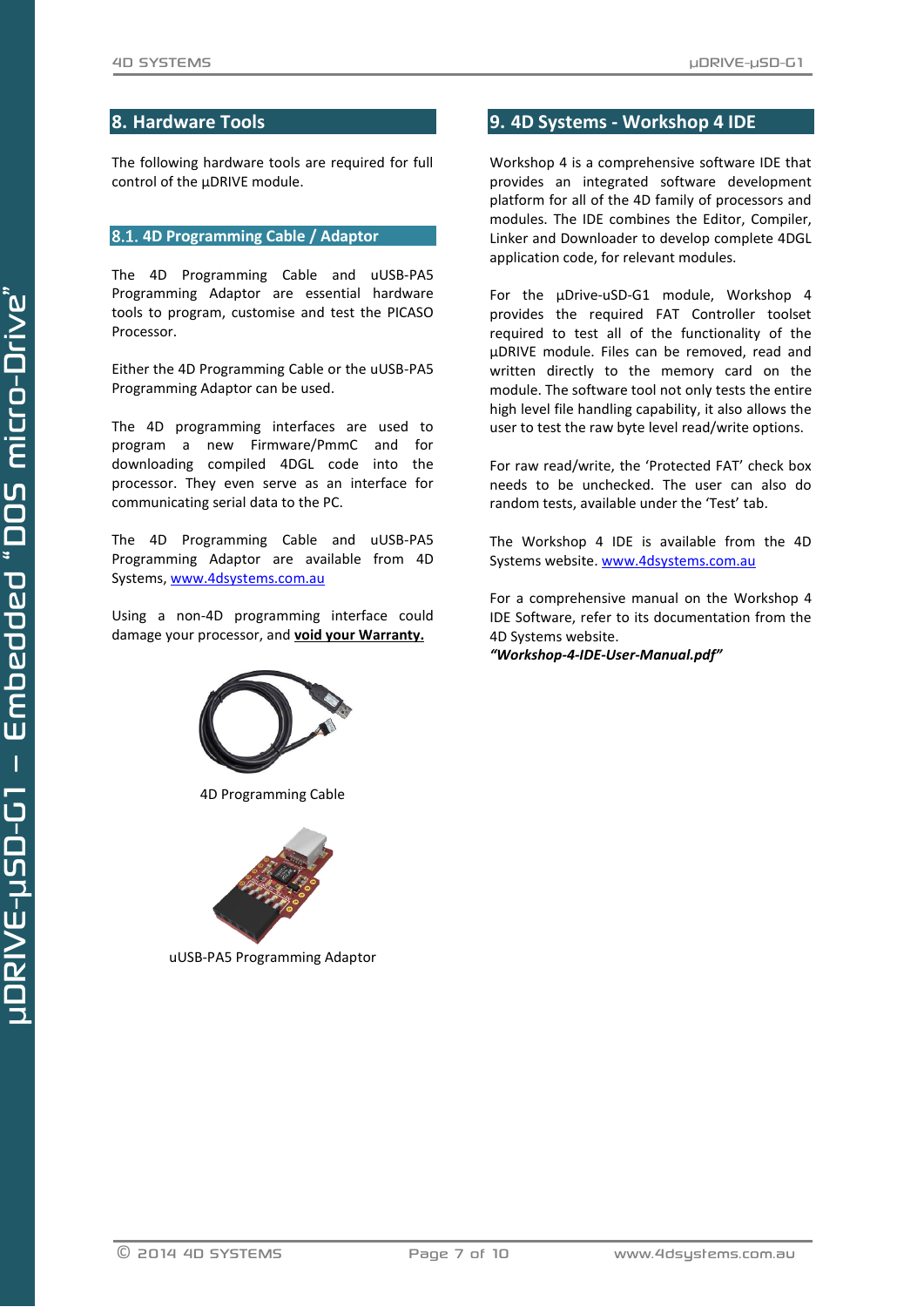## <span id="page-7-0"></span>**10. Mechanical Details**

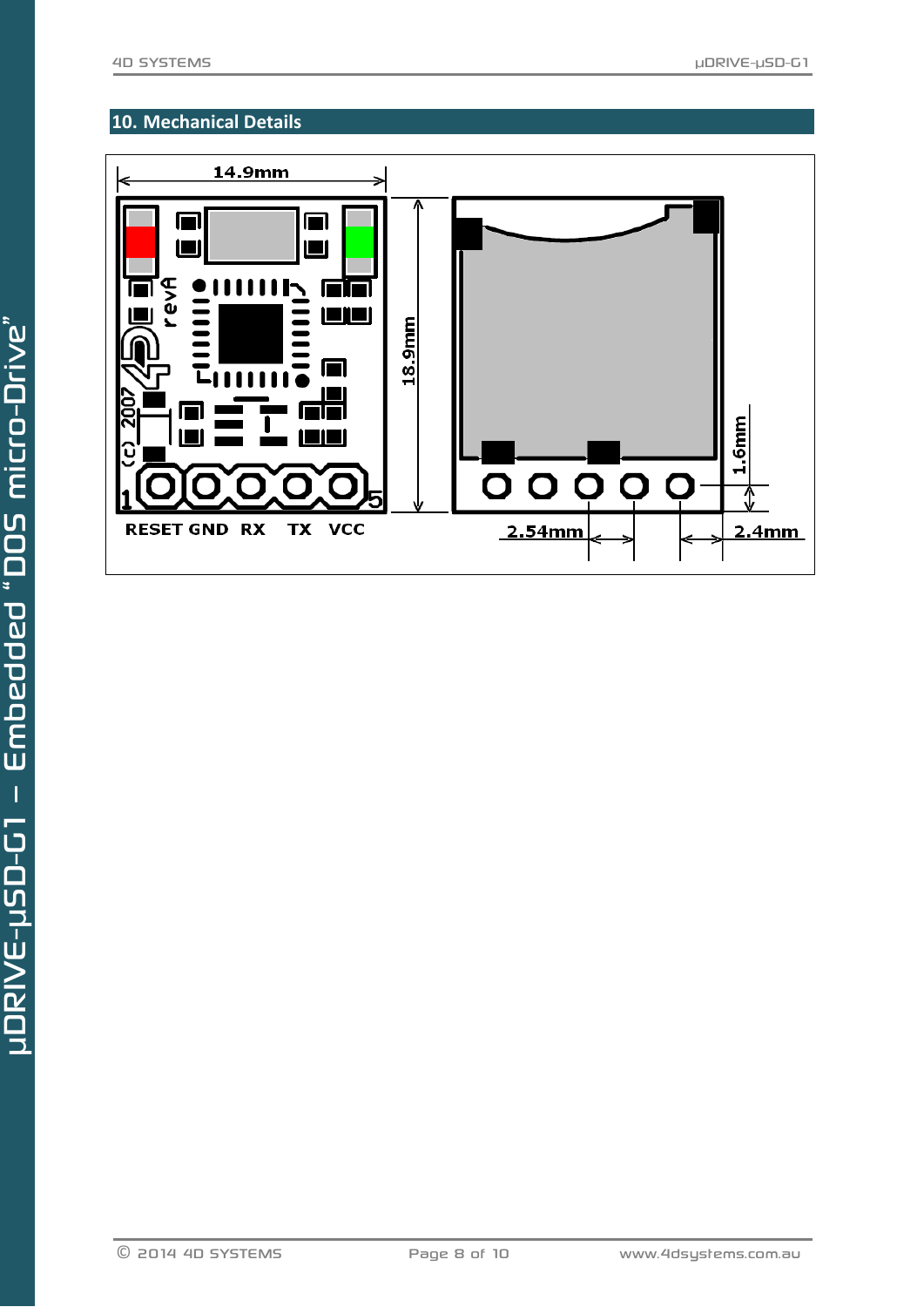## <span id="page-8-0"></span>**11. Specifications and Ratings**

### **ABSOLUTE MAXIMUM RATINGS**

**NOTE**: Stresses above those listed here may cause permanent damage to the device. This is a stress rating only and functional operation of the device at those or any other conditions above those indicated in the recommended operation listings of this specification is not implied. Exposure to maximum rating conditions for extended periods may affect device reliability.

| <b>RECOMMENDED OPERATING CONDITIONS</b> |                                |            |            |            |              |  |  |  |
|-----------------------------------------|--------------------------------|------------|------------|------------|--------------|--|--|--|
| <b>Parameter</b>                        | <b>Conditions</b>              | <b>Min</b> | <b>Typ</b> | <b>Max</b> | <b>Units</b> |  |  |  |
| Supply Voltage (VCC)                    |                                | 3.6        | 5.0        | 5.5        | v            |  |  |  |
| <b>Operating Temperature</b>            |                                | $-10$      |            | $+70$      | °C           |  |  |  |
| Input Low Voltage                       | RX pin                         | GND        |            | 0.8        | v            |  |  |  |
| Input High Voltage                      | RX pin                         | 2.0        | 3.3        | 5.0        | v            |  |  |  |
| Reset Pulse                             | <b>External Open Collector</b> | 2.0        |            |            | μs           |  |  |  |
| <b>Operational Delay</b>                | Power-Up or external reset     | 500        |            |            | ms           |  |  |  |

| Parameter                 | <b>Conditions</b>           | <b>Min</b> | Typ   | <b>Max</b> | <b>Units</b> |
|---------------------------|-----------------------------|------------|-------|------------|--------------|
| Supply Current (ICC)      | $VCC = 5V$ , no memory card | $-$        | 15    | 26         | mA           |
| <b>Output Low Voltage</b> | TX pin, $IOL = 3.4mA$       | $- -$      |       | 0.4        |              |
| Output High Voltage       | TX pin, $IOL = -2.0mA$      | 2.4        | $- -$ | 3.3        |              |
| Flash Memory              | GOLDELOX PmmC programming.  | $-$        | 1000  |            | E/W          |
| Endurance                 |                             |            |       |            |              |

### **ORDERING INFORMATION**

**Order Code:** μDRIVE-μSD-G1

**Package:** 90mm x 130mm

**Packaging:** Module sealed in antistatic padded ZIP bag.